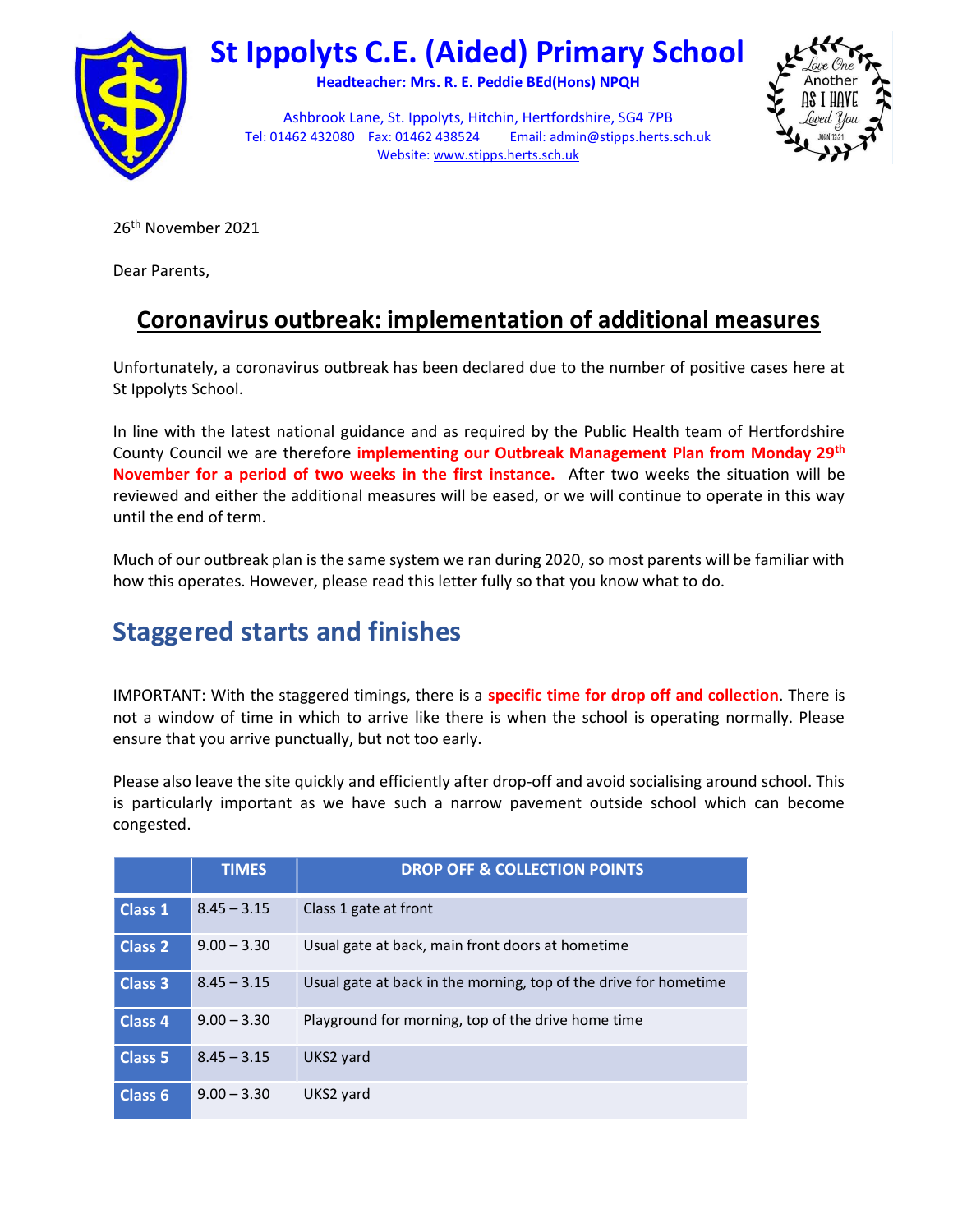### Double bubbles

Each individual class is considered a separate 'bubble'

A system of 'double bubbles' will be used in Early Bird Club, playtimes and lunchtimes. The double bubbles are Classes 1&2, Classes 3&4, Classes 5&6. For playtime and lunchtime, the double bubbles will have the same time slot, but still be separated as much as possible – for example in separate zones on the playground.

Lunchtimes and breaktimes will also be staggered as before to avoid any mixing of the bubbles.

### Face Coverings

Staff will be wearing face coverings when interacting with each other and we ask for parents to wear them on school grounds please.

# Limiting activities

During the two-week outbreak, planned events / activities will be continually reviewed and risk assessments conducted to determine if these can proceed in line with an agreed system of additional controls or should be postponed.

### These things cannot go ahead as planned:

#### Class 1 Nativity

With much regret, we must retract the invitation to have parents come into school to watch the Class 1 Nativity. Instead, this will be recorded, and you will receive an email with a link to view the video.

#### Class 5 Cake Day

This will not take place as planned and will be postponed until a later date.

#### Christmas Card post box

The whole school post box will not be operating as planned. Instead, classes will have their own individual post boxes like we did last year.

#### Swimming for Y3/4

Lessons have been suspended until after Christmas.

#### After school clubs

All clubs are now cancelled. New clubs for the spring term will be offered if we are able to at that time.

#### Guided tours and on-site meetings

Guided tours for prospective parents cannot take place.

Face to face meetings and visitors will not be able to happen on site unless absolutely necessary such as Child Protection support. Most meetings will be moved online.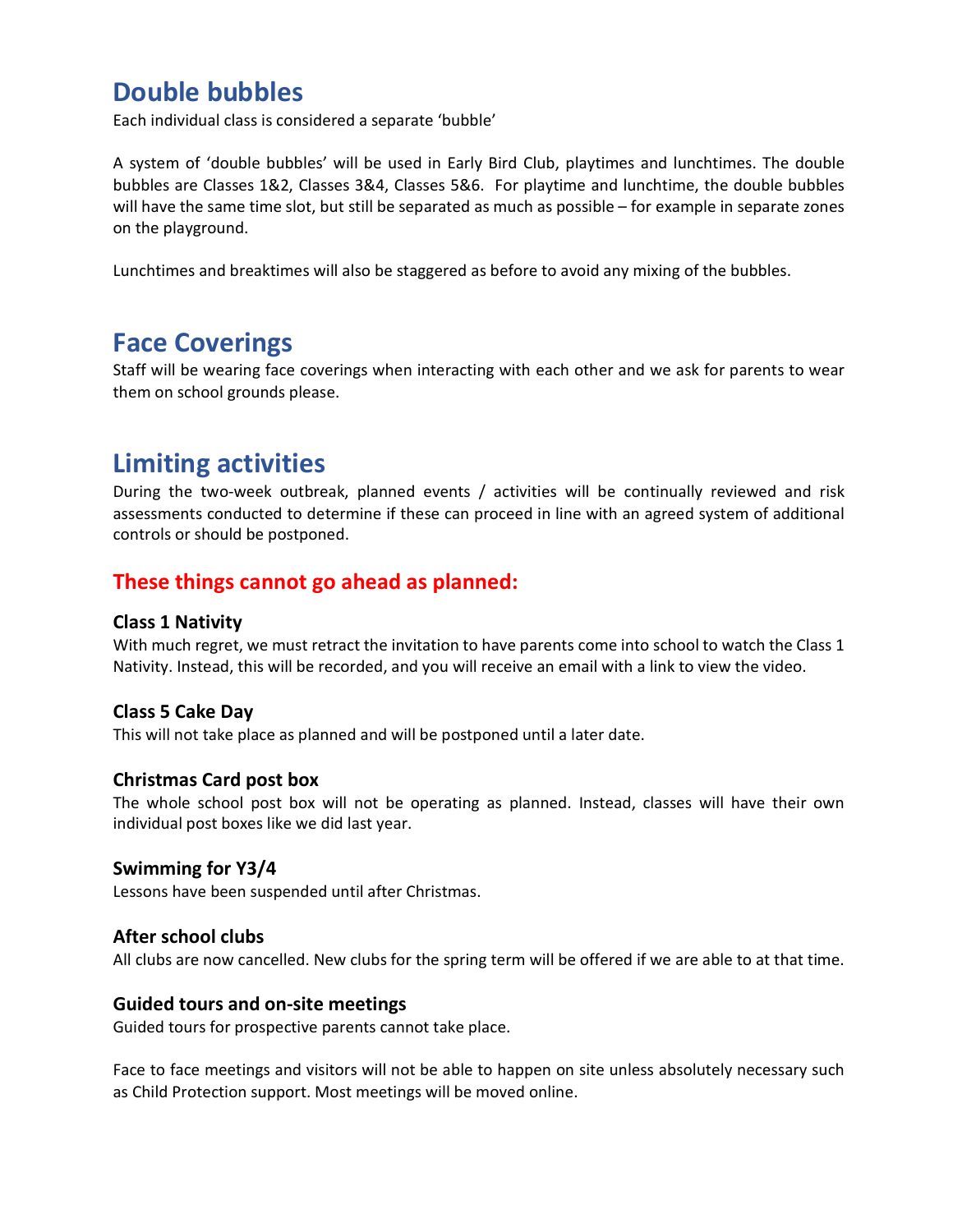### These things can go ahead as planned, or with some minor adjustments:

#### Sports matches

These will be decided on a case-by-case basis and can go ahead, provided there is no increase of cases in the classes concerned.

#### Movie and Munch

This will go ahead as it is held in class bubbles anyway.

There is uncertainty with some events and activities, which will be determined by how the situation develops over the next two weeks. For example, the Children's Christmas Fair, the Carol Service, Christmas Dinner and Class Parties, will all be assessed and decided on over the coming days and weeks.

### Other measures

- The re-introduction of desks in rows in Classes 3, 4 and 5.
- **PE will mostly take place outdoors. Please ensure your child has warm clothing for this.**
- Collective Worship will be held online
- Classrooms will have some shared resources removed to limit any cross contamination
- Year 6 will not be able to do their 'jobs' and responsibilities, such as buddies.
- Choir will be split into two: Class 5/6 and Class 3/4

### Testing, isolating, attendance and remote learning

I will continue to notify you of any positive cases in your child's class, and I thank you for your cooperation thus far in arranging for them to have a PCR test. I absolutely appreciate that this can be very inconvenient, but many of our cases in children have been asymptomatic and only identified through a proper PCR (not a lateral flow home kit).

- If your child is positive, and well enough to do schoolwork, we will set learning on Google Classroom in the usual way.
- If there is a positive case in your household and you choose to keep your child off, we will provide learning.
- If your child is not in school while you await their PCR result, we will provide learning.
- If children are absent from school where there is no Covid in the household, this is marked as unauthorised, and they will not be provided with remote learning.

Please be patient when waiting for work to be uploaded. The teachers also have a classroom of children to deal with, so learning is unlikely to be uploaded instantly, especially when we have staff absence to cope with as well.